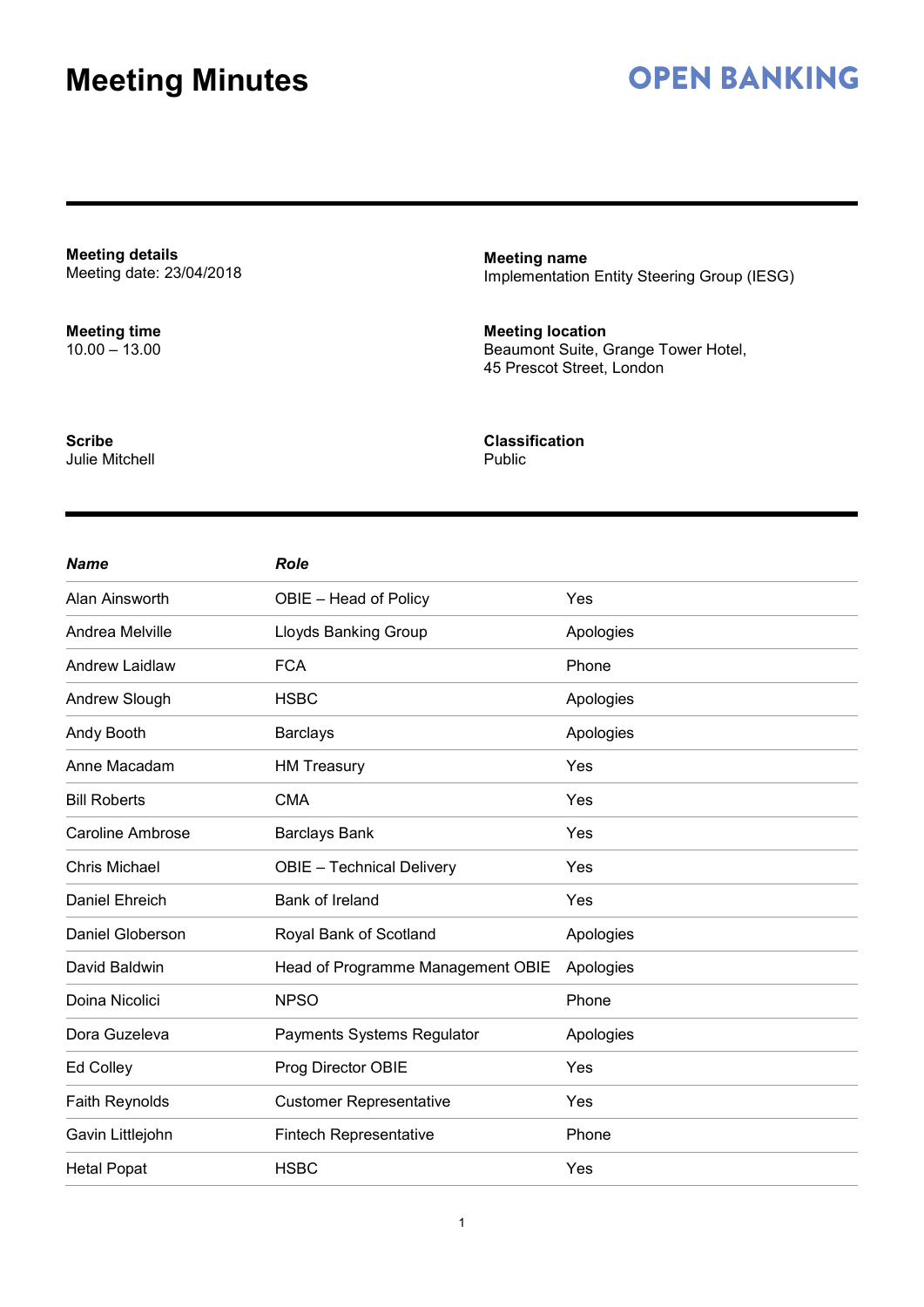# **OPEN BANKING**

| lan Major             | <b>TPP Representative</b>           | Yes       |
|-----------------------|-------------------------------------|-----------|
| Imran Gulamhuseinwala | OBIE - Chair                        | Yes       |
| John Hutton           | Nationwide                          | Yes       |
| Kunal Jhanji          | OBIE and Oliver Wyman               | Yes       |
| Mark Chidley          | <b>Consumer Representative</b>      | Yes       |
| Mark Mullen           | <b>Atom Bank</b>                    | Apologies |
| <b>Matthew Perks</b>  | Nationwide                          | Apologies |
| Paul Horlock          | <b>NPSO</b>                         | Yes       |
| <b>Phillip Mind</b>   | <b>UK Finance</b>                   | Yes       |
| Richard Lindsay       | OBIE - Comms                        | Yes       |
| <b>Richard Rous</b>   | Lloyds Banking Group                | Yes       |
| <b>Robert White</b>   | Santander                           | Phone     |
| Roy Hutton            | <b>Allied Irish Bank</b>            | Yes       |
| <b>Ruth Mitchell</b>  | <b>Electronic Money Association</b> | Phone     |
| <b>Stephen Smith</b>  | Lloyds                              | Yes       |
| Stephen Wright        | Royal Bank of Scotland              | Yes       |
| <b>Thaer Sabri</b>    | <b>Electronic Money Association</b> | Apologies |
| Vickie Hassan         | Danske Bank                         | Apologies |

#### **No. Agenda item**

#### **1.a MINUTES**

- 1.1. **IG** opened the meeting, introduced Alan Ainsworth, the new Head of Policy for OBIE and reviewed the action log and the minutes.
- 1.2. **AL** advised he had some changes to the minutes of the 28<sup>th</sup> March and would forward them to JM. FR also advised via email that she had some changes. **IG** confirmed the minutes can be accepted as final, once the amendments have been incorporated.

*ACTION: IESG\_2018\_301\_81 23/04/2018 - JM to incorporate amends from FR and AL into minutes and recirculate as final version.*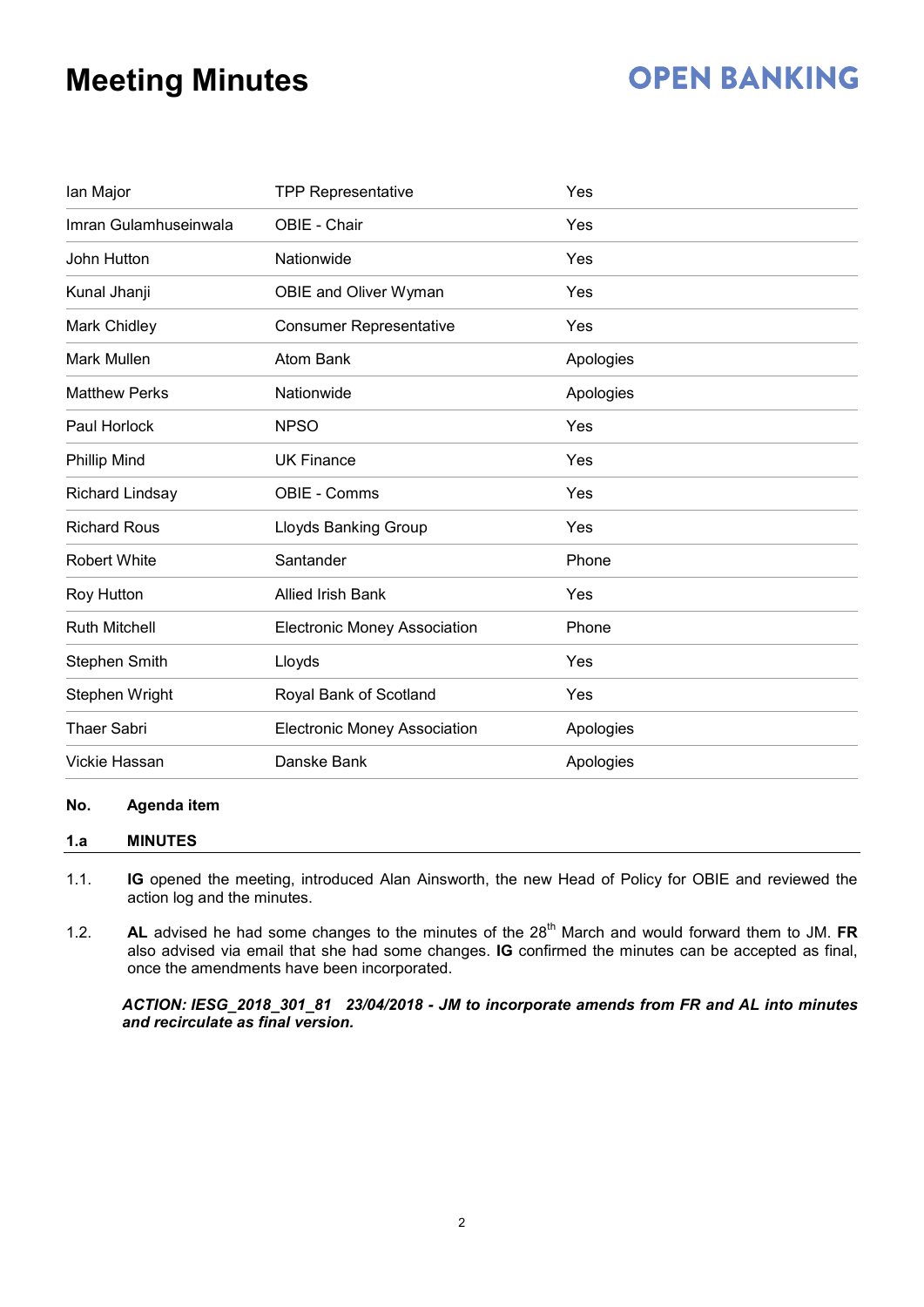### **OPEN BANKING**

#### **1.b ACTION LOG**

| <b>Action Log:</b><br>IESG 2018 301 40 | As part of #39, Richard to compile a list of FAQs from TPPs<br>following the WebEx                                                                                                                                                                                                                                                                                                                                                                                                                                                                                                                                         | <b>CLOSED</b>                  |
|----------------------------------------|----------------------------------------------------------------------------------------------------------------------------------------------------------------------------------------------------------------------------------------------------------------------------------------------------------------------------------------------------------------------------------------------------------------------------------------------------------------------------------------------------------------------------------------------------------------------------------------------------------------------------|--------------------------------|
| IESG_2018_301_53<br>IESG 2018 301 57   | RL provided an update and advised that the FAQ had changed<br>direction slightly and would be a guide for the TPPs. It is going to be<br>included in additional section on the website. Content is being<br>prepared this week. IG requested that if any members had further<br>comments they should contact RL directly.<br>EC to have discussion with DE @BOI on how will BOI enter the<br>ecosystem and what controls will be available.<br>KJ to organise discussion with GL / PH and include Bill Suglani to<br>discuss concerns around insurance and liabilities.<br>KJ also to provide IG with details on the deal. | <b>CLOSED</b><br><b>CLOSED</b> |
|                                        | KJ advised that a meeting had taken place, and a follow up is due to<br>cover the last few and final points around the Risk Register. IG<br>suggested if any others had comments or questions they should<br>contact KJ directly and request to be included in the meeting.                                                                                                                                                                                                                                                                                                                                                |                                |
| IESG 2018 301 60                       | EC to provide options on how to increase the PIS on board. Provide a memo<br>detailing OBIE options and recommendations that lay out pros/cons.                                                                                                                                                                                                                                                                                                                                                                                                                                                                            | <b>CLOSED</b>                  |
| IESG 2018 301 62                       | RL to draft letter from Trustee to CMA9 confirming intention to build<br>Confirmation of Payee. Letter to include/or be sent with initial<br>analysis of resource requirements and design. KJ and ME also to<br>review                                                                                                                                                                                                                                                                                                                                                                                                     | <b>CLOSED</b>                  |
| IESG_2018_301_63                       | KJ to produce document which rationalises governance that takes in<br>to account the views expressed at IESG and what the proposed<br>changes are. There should be a cover note to the amended<br>document which identifies what has changed. Should also re-state<br>the purpose of PMG.                                                                                                                                                                                                                                                                                                                                  | <b>CLOSED</b>                  |
| IESG_2018_301_64                       | RL to devise Comms plan for end of MRO, building on operational<br>plan documented by Simon Waller.                                                                                                                                                                                                                                                                                                                                                                                                                                                                                                                        | <b>CLOSED</b>                  |
| IESG_2018_301_65                       | KJ and Caroline Ambrose to liaise regarding, gathering views and<br>forging consensus around P2. KJ to report back with a view to<br>restating the proposition.                                                                                                                                                                                                                                                                                                                                                                                                                                                            | <b>CLOSED</b>                  |
| IESG 2018 301 66                       | KJ and CA to meet and KJ to provide an update in AOB.<br>Transition from MRO: EC to write up the MRO proposal into an<br>operational document (aka Launch Support)                                                                                                                                                                                                                                                                                                                                                                                                                                                         | <b>CLOSED</b>                  |
|                                        | <b>EC</b> advised that a working draft is in place and will be completed in<br>the next two weeks. EC to circulate the Launch Support Document<br>ahead of the next IESG. (new action# 78)                                                                                                                                                                                                                                                                                                                                                                                                                                 |                                |

#### **1.c PROGRAMME UPDATE OBIE & CMA9**

1.3. **HP** asked what the pressure points were for Release 3. **EC** confirmed that timing is tight and there is a new Plan on a Page (PoaP). It's important to keep to the governance points and timelines and pressure comes from very little contingency in the plan, rather than a specific problem.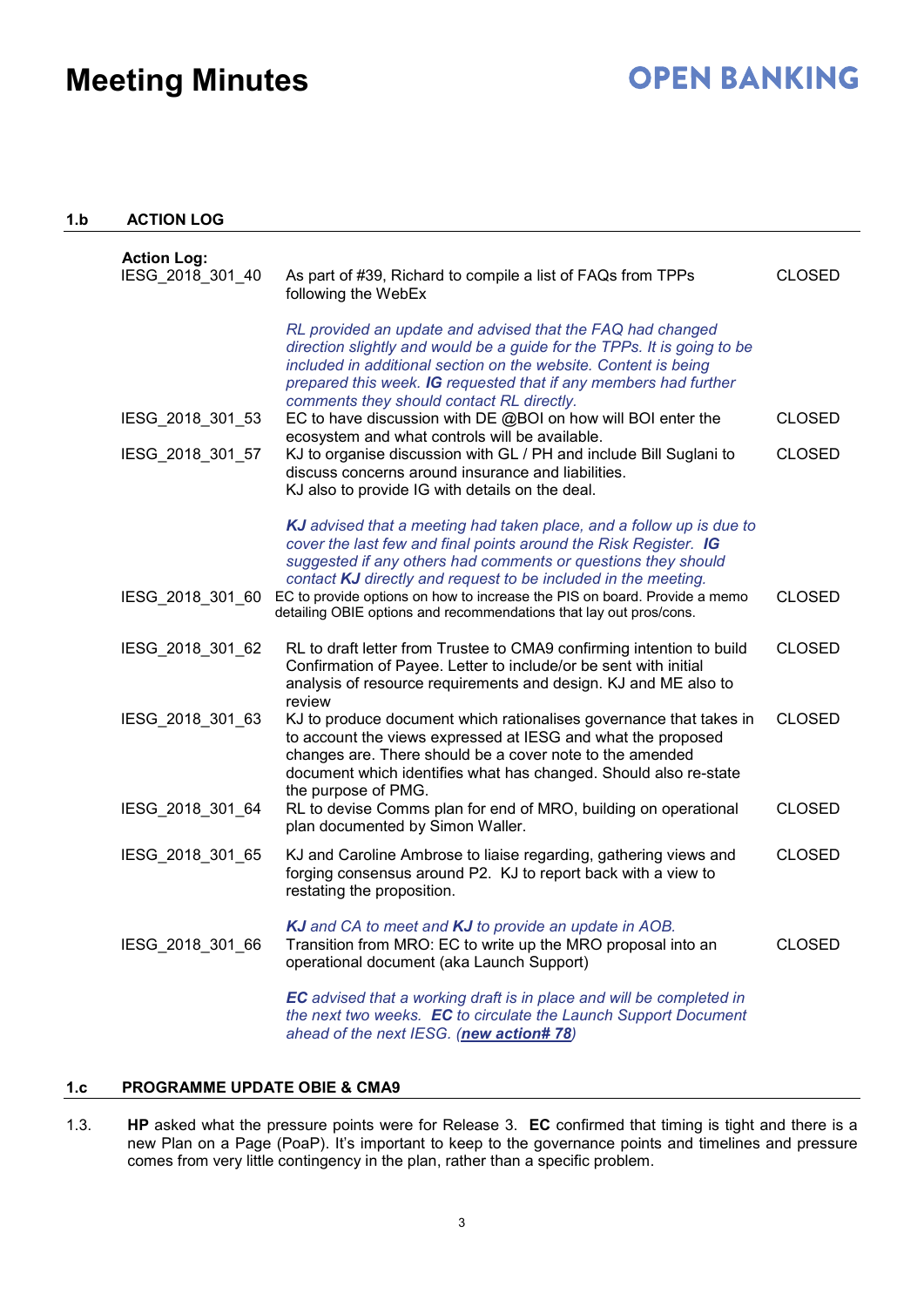- **OPEN BANKING**
- 1.4. **IG** asked what are the critical dates, and asked what the publication dates were. **SW** stated that he felt the go live dates didn't make sense, in relation to PSD2. **KJ** advised that a six month window to work back from would be August, which is the Release 3 date for OBIE and allows for testing and implementation. **IG** asked **EC** if there were any risks to the Programme. **EC** responded that as the evaluation concludes, any work generated by that process could cause an issue on timing so OBIE need to be clear and understand any potential knock on effect. **IG** asked had this been considered in the evaluation process. **EC** confirmed it had.
- 1.5. **GL** asked where the TPP funnel diagram was in the pack. **EC** advised that this originally formed part of the Manged Roll Out pack, and would ensure this was included in packs in the future.

*ACTION: IESG\_2018\_301\_67 - JM to obtain funnel chart from Simon Waller and circulate to IESG members. Chart should also be included in future Programme Update packs – UPDATE: slide circulated on 24th April, and agenda tracker updated to capture this request for future meetings.*

- 1.6. **EC** advised that since the April IESG only a couple of permissions had been granted and the majority were still pending FCA approval. **IG** asked if one per week was the frequency. **EC** advised that they were less than one per week and all were AIS. **PH** asked if he EC was referring to the rate applying or approved. **EC** confirmed it was the approved rate; the application rate was higher. **PH** asked what was on the backlog. **EC** confirmed there were approximately 66 waiting for permission. **RH** asked about the action at a previous meeting, which was to support the TPPs. **IG** advised that OBIE are continuing to support the TPPs in all areas and referred to a recent memo provided by **EC**.
- 1.7. **BR** asked if the back log was with the FCA. **EC** confirmed it was. **KJ** stated that OBIE were helping with the application process, but once the application has been submitted, there is nothing further the OBIE can do.
- 1.8. **PH** asked AL what was causing the delay; was it the quality of the forms submitted or a capacity issue at the FCA. **AL** responded that he had provided the OBIE with recent feedback on issues the FCA had encountered with TPP applications, but doesn't believe there are delays and the speed with each firm going through the process is dependent on the quality of the application. **PH** stated that optically it looks like an issue, but if the root of the problem is that application quality is poor, the OBIE needs to know what to do to help. **AL** would be happy to take suggestions and feedback.
- 1.9. **GL** advised that TPPs have also experienced problems with getting PSD2 compliant, liability insurance. **FR** asked if there were any statistics that could be used to demonstrate the speed of items going through, would different business types or sizes take a different length of time to process and is there any way to prove or document the timescales? **AL** advised he was not aware of any.
- 1.10. **RH** suggested that OBIE were missing an opportunity to support the TPPs through the process. **EC** advised that there has been a lot of helpful material woven into the ongoing OBIE communications and support programme.
- 1.11. **IG** advised that TPPs have informed him that it can take a very long time to be allocated a case officer, is there any issue in that regard. **AL** could not comment on this specific point, however advised that a case officer is only allocated once an application has been completed. He stated he would need to look into this further. **GL** commented that he had received a communication from David Bloxage approximately three weeks ago, advising it can take up to six weeks to get a case officer after the original application has been completed, with the expectation of a "good application with good answers" complete between three – three and a half months. So as a "rule of thumb" assume it can take three months from start to finish.
- 1.12. **AL** advised he felt there was a gap in expectations between applications and how the TPP expects the process to be, versus the amount of FCA scrutiny given to the applications. GL's assessment is incorrect and the FCA work to a 12 month process.
- 1.13. **RH** asked would firms' passporting in from another country get through the process any quicker. **EC** advised that not all countries had transposed yet, but additionally he hadn't observed a quicker process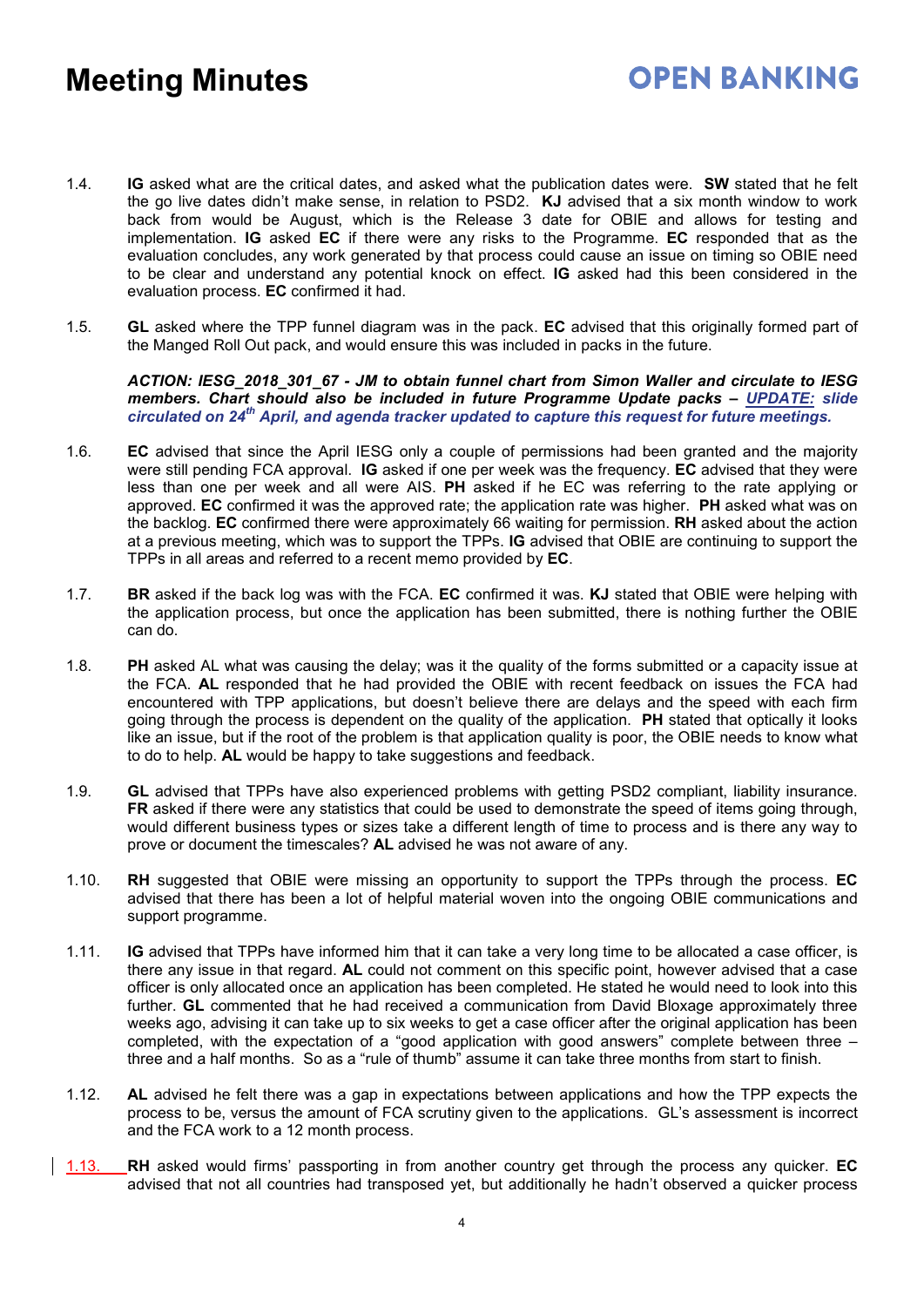either. **FR** stated that the authorisation process needs to be robust to protect consumers and therefore may take time.  $\overline{1.13}$ .

- 1.14. **IM** referred to PH comment on optics, and that the application authorisation is only part of the process and building propositions should be done in parallel.
- 1.15. **EC** advised that for non-authorised entities, OBIE are developing a directory sandbox that will go into production capability mid-May, there will then be a transition for participants three to four weeks after that, which will include producing the additional Technical Service Provider validation checks as discussed at a previous meeting.

#### *ACTION: IESG\_2018\_301\_68 - EC Reference directory sandbox to be included in Programme Update at May IESG*

#### **CMA9 STATUS UPDATE**

- 1.16. **IG** asked the CMA9 about Release 2 and the focus to move to credit cards; what learnings/lessons are being addressed in the CMA9 from the customer account process. Is it the same teams involved and are there any internal comms issues.
- 1.17. **SW** advised that it would depend if the credit card service was outsourced or not and commercial discussions would be required how that provider would deliver the API standard. **EC** asked is there anything the OBIE can do to assist the debate. **SW** replied that he had only been in discussion with one processer who had developed their own API and it was a "take it or leave it" approach. SW confirmed they are checking their API matches OBIE requirements. **IG** stated that this could be a potential issue and were they factored into the RAG status, or are they discussions yet to be had. **SW** advised they were discussion in progress.
- 1.18. **CA** added that Barclays have worked in parallel with credit cards and PSD2 requirements and are aligned.
- 1.19. **RR** stated that Lloyds were not aware of any issues. **HP** advised that HSBC would not be looking at credit cards until Q1 2019. **JH** confirmed that Nationwide were aligned internally and **RH** stated that AIB were familiar with the requirements, but will take a while to thrash out.
- 1.20. **IG** advised the CMA9, if any issues emerge; please involve OBIE and the Trustee.
- 1.21. **FR** observed that she is aware that credit card implementation is going on in the background without the same rigorous analysis that current accounts are receiving. But what does the implementation mean for the customer. Is there going to be a way to flesh out what is going on with credit cards. What is the best approach to functionality for the consumer?
- 1.21. **FR** observed that she is aware that credit cards are going on in the background, but what does it mean for the customer. Is there going to be a way to flesh out what is going on with credit cards. What is the best approach on functionality?
- 1.22. **IG** stated he sensed there was a requirement for a specific session on non-current accounts and consumer related impact from the APIs. **IG** asked what would be the best entity to lead on that; should it be OBIE or another group e.g. consumer, another stakeholder or the CMA9. It should be an open meeting however numbers should be managed carefully. **FR** advised she would be happy for OBIE to take this on board, and suggested PAG as a possibility, which AA supported.
- 1.23. **EC** suggested adding this to the agenda of the consumer forum to obtain their input, as their concerns on credit cards and other PSD2 based products, have not had the opportunity to be aired.
- 1.24. **PM** asked if OBIE has the reach to the cards community. **IM** advised he will liaise with AA to ensure coverage. **IG** advised the intent should be to have one session at PAG and bring in colleagues from the card community. **FR** advised she would liaise with AA and work with the consumer forum to address some of the issues and bring representatives to the meeting.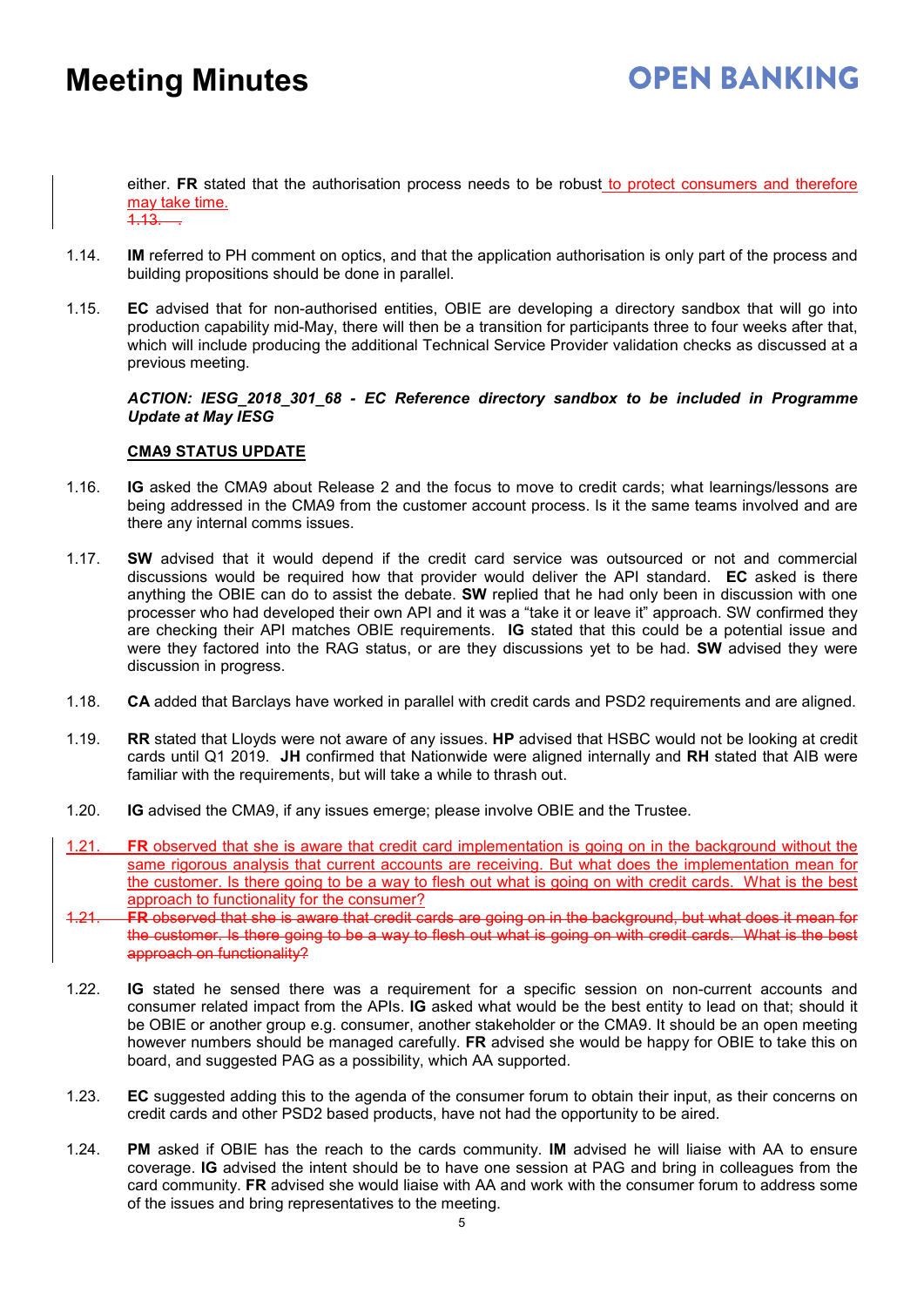1.25. **JH** suggested that topics need to be agreed in advance. **IG** would also like the team take time and reflect and consider if International Payments should be included, or would it be wise to keep them separate. **IG** reaffirmed the process for setting up the meeting and that FR and AA should meet, create the format for the meeting; address the topics for discussion and engage with PAG and then set date in the diary for four to six weeks' time. **AA** advised there was a PAG in early May and suggested that thoughts should be shared at this meeting. **IG** suggested to keep it open ended and post the meeting take time to look at lessons learned and take stock.

#### **2.a CONFIRMATION OF PAYEE UPDATE**

- 2.1. **IG** advised that the paper was a formalisation of what was discussed at the March IESG, which was that the OBIE would support the NPSO in the preparation of confirmation of payee and the teams have looked at what the cost implication would be. **IG** advised that he wrote to the CMA9 on this matter to propose this is undertaken and it was an additional item to the scope of the CMA order or PSD2 requirements, it is an exceptional item and to date he has not received any feedback. **IG** confirmed the teams are now working on the discovery phase and there fortnightly update meetings being scheduled.
- 2.2. **FR** welcomed the delivery of CoP, this but asked how it fits into the authentication journey for a PIS journey. **HP** advised that it should not be an issue if everything is in place first. **FR** also suggested it was important to understand the full length of the journeys and look at them in realistic terms, **PH** advised that it was important to get the standards right first. **IG** advised that both he and PH need to ensure they receive regular updates from the combined teams during the discovery process. PH advised there would be a lot of expectations to manage.
- 2.3. **RW** advised he supported the CoP, but wanted to clarify a point on the additional cost, he asked if the £600K, £100K of it relating to appointing an external resource, was coming out of existing budget or does this require extra funding. **IG** advised it was always considered to be an addition to the existing programme mandate financing. **RW** asked about the resources and said it was implied at the last meeting that the resources needed were in place. **IG** confirmed that although the people and the knowledge were there, there was a need to utilise more of their time in order to complete this plus there are two more hires in the pipeline. **JH** asked if the funding call would go to the NPSO or would it be OBIE to the OBIE stakeholder groups. **IG** confirmed it would be the latter. **IG** confirmed that the letter states what OBIE believes there is agreement to do and when OBIE present the budget packs to the Heads of Retail for funding there will be this additional item.
- 2.4. **RW** reiterated that he thought the resources were in place and was not expecting the extra funding request and stated that once he had seen the budget pack, it might help clarify matters.
- 2.5. **IG** stated that the letter referred to governance around funding and which forum it should be debated in the IESG was not that forum. If there are specific concerns around the OBIE funding, the Heads of Retail should contact **IG** directly. **IG** confirmed that the intent of the letter to the CMA9 was to provide transparency to all stakeholders on what OBIE is intending to do now. **IG** advised that as he had not received any feedback, the wheels were now in motion in terms of supporting the NPSO and if there are any objections they should be fed through to **IG** directly and would expect a communication from RW on his concerns.

#### **2.b MRO COMMS PLAN UPDATE**

- 2.6. **IG** confirmed that the end of Managed Rollout was executed on Tuesday 17<sup>th</sup> April; the paper submitted was a detailed overview of that communication.
- 2.7. **RL** provided a market update, advising there were some follow ups on the horizon, particularly as focus shifts to TPPs. A couple of key points: a) OBIE worked closely with Clydesdale Bank, Yorkshire Bank (CYBG) in their adoption of Open Banking and their initial application package. B)  $2^{nd}$  May – The Times are publishing a feature on Open Banking, with an interview with IG and c) The Economist are running a feature on Open Banking in July. All went well, there were no difficulties and he viewed it as a success.

### **OPEN BANKING**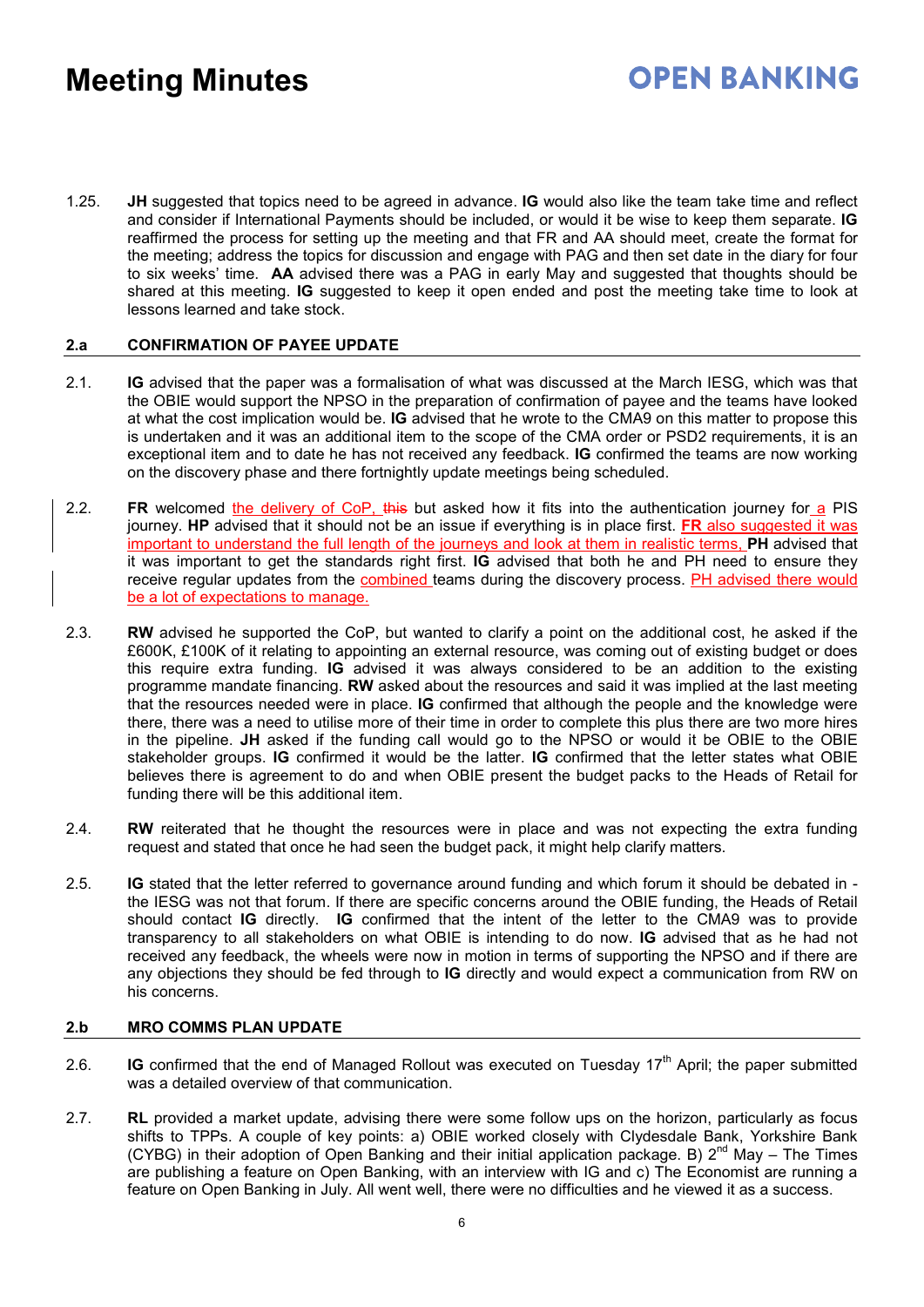## **OPEN BANKING**

#### **2.c OPTIONS FOR INCREASING PIS PARTICIPATION**

- 2.8. **IG** stated at the last IESG it was discussed about how OBIE could establish some real PISP activity in production. **EC** has provided you with the potential solutions as documented in this memo and feedback was requested by the 18<sup>th</sup> April.
- 2.9. **EC** stated that the vast majority of the CMA9 had responded and had chosen Option 3, with the exception of one. Nobody wanted Option 1, which was that the OBIE acts as a PISP; one of the CMA9 wanted Option 2. **IG** stated he was a little disappointed that Option 3 had been chosen, as this was the "do nothing" option and that OBIE wait for a PISP to come along and fulfil that role. As it stands, there is very little chance of that happening in the near-term.
- 2.10. **IG** stated his preferred outcome would be Option 2, although not mandatory for the CMA9. He asked EC what could be done to support the "One" through the process. **EC** stated that the OBIE would treat them as a TPP coming on board and work with them in exactly the same way. **EC** also stated that it would be unlikely to work first time. **IG** asked the CMA9 that as a recipient of another CMA9 member, trying to act as a PISP, would it cause any issues – whether technical or competition.
- 2.11. **RR** advised that LBG could not foresee any problems, as it was not much different to the solution offered in Option 3. **RH** agreed, stating that AIB were keen to test. **HP** confirmed HSBC would welcome the opportunity. **IG** confirmed that as no objections received, OBIE should encourage the CMA9 member to progress and **EC** advised he will keep **IG** updated.
- 2.12. **GL** stated that Option 1 looked to be the best path forward, and asked if the CMA9 could explain why they didn't choose this option. **CA** stated that Option 2 was easier than Option 1. **SW** expressed his concerns around Option 2, stating that there would be too many parties involved: security, legal etc. **GL** believed that Option 1 would have been a good opportunity for OBIE and their technical team to learn about the journey and iron out any kinks experienced during the process. **HP** asked GL if there were any potential volunteers in his stakeholder group. **CM** advised that the PISP needs to be regulated which could be a blocker. **IG** suggested taking this feedback to non CMA9 stakeholder groups and seeing what appetite there is. He also stated that OBIE takes Option 1 to the TPP community and progress with Option 2.

*ACTION: IESG\_2018\_301\_70 - EC to have discussion with Thaer Sabri, Gavin Littlejohn, and Ian* Major to ascertain if there is a volunteer in the TPP community who could act as a PIS for testing *purposes.*

#### **2.d APPROVAL OF PROPOSITION PAPERS: P5, P6 AND P10 FOR DELIVERY**

- 2.13. **IG** provided an update on what was enclosed in the pack and the memo setting out the process that the papers have been through. **IG** believes this represents a consensus and in **principle is minded to approve the scope**. In order to meet the timeline it is critical that this item receives IESG's full attention.
- 2.14. **FR** referred to wording on page 50, relating to P2 and P9, and to change "could" to "should" or "must". **CM** advised they might be a "must" or a "should" under P9 or P2. **RH** stated he supports P5A, but asked about P5B and advised his concerns around the evaluation, and if endorsed as documented impact on delivery of PSD2 critical elements and ability for AIB and industry to deliver.
- 2.15. **RR** was happy with P5A, but felt that the P5B sweeping use case was still contentious based on serious concern around customer, around strategy for OBIE, and variable recurring payments and would like to see those addressed. Also some of the use cases are contentious in what they mean for the CMA Order.
- 2.16. **IG** requested that bi-lateral conversations take place for P5B with the CMA etc. and the paper delivered to the meeting was purely for P5A.
- 2.17. **FR** referred to item 16 on page 49, stating she was not happy to have an overall product where you could not revoke, cancel or amend an arrangement on the financial management tool without having to go via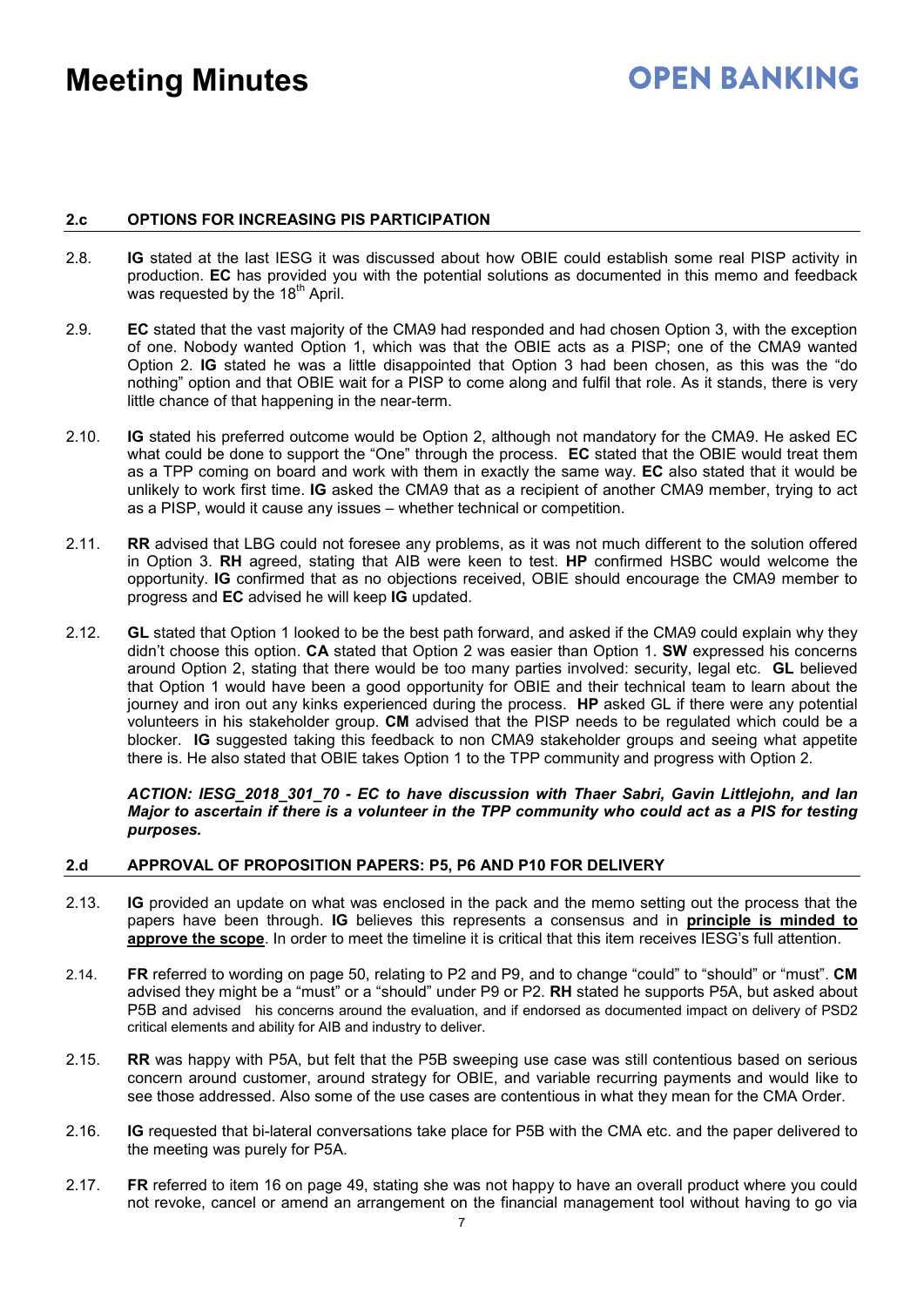## **OPEN BANKING**

the ASPSP and would expect to see a solution for this to work with the PISP. **RR** agreed and in January he referred to this point. LBG believe that PSD2 doesn't require this and doesn't prohibit it and took on board FR's point on financial management tools as it makes complete sense from a customer perspective. The LBG programme has put forward concerns around what a PISP needs to do, under what cover they can do this, does it count as payment initiation under PSD2 how it sits with the FCA etc. **RR** would prefer to see those concerns worked around separately from variable recurring payments. **FR** asked RR if it was something that should be amended here or go into P5B.

- 2.18. **FR** asked the OBIE to look at liability models and what needs addressing, then articulate and document. **IG** asked what specific risk FR was referring to. **FR** advised if a PSU cancels a future dated payment and the TPP has to communicate that to an ASPSP, but the ASPSP still sends the payment anyway, who is at fault.
- 2.19. **CM** advised there could be a number of reasons is it allowable or prohibited under PSD2, there could be arguments both ways. PSD2 doesn't specifically say it cannot be done, but it does refer to initiation of a payment order not about subsequently changing a payment order – there are different interpretations. Also the ability of a Future dated payment to be edited by a PISP, there are some negative use cases; what happens if a TPP requests or deletes a payment, the payment may still get made, which can still raise some challenges around liability and for these reasons it becomes challenging to deliver something that isn't a PSD2 requirement. OBIE is looking at a concept of a minimum compliance product and if the customer wants flexibility, single immediate payment provides that. If they want the opposite where the customer initiates the payment, then it is down to the ASPSP to make the payment, being able to edit it, puts the customer in a "half way house" position and it's not a minimum viable product approach. As P5B is coming this item can be reviewed then and look at the potential negative use cases.
- 2.20. **IG** stated that P5A needs to happen as the clock is ticking; but the door is left open for further discussions on variable payments and the additional items of amend or edit. However for the purpose of the meeting, IESG needs to make sure the programme has time to carry out the basics - as OBIE is trying to progress something that is a requirement under PSD2.
- 2.21. **FR** stated that she was only happy to accept P5a on the basis that the specific ability to cancel, edit and amend payments at the PIS was a separate and distinct consideration of P5b which did not rely on whether P5b in total was accepted. Even if VRPs are not introduced consumers must be able to cancel, edit or amend FDPs and SOs via the TPP.
- **FR** also stated that there was a need to look at liability before getting to P5B. The lack of clear liability is often used as an argument against P5b, but surely a liability framework can be developed for consultation in advance of or in parallel to P5b delivery. **FR** stated that there was a need to look at liability before getting to P5B.
- 2.21.2.23. **MC** also stated that there was a need to look at broader, regulatory space e.g. GDPR and revocation. He is worried that PSD2 was the main focus and the other areas are not getting as much attention.
- 2.22.2.24. **GL** stated there are strategy implications for OBIE when moving to P5B advising it's important to remember TPPs in the market are sweeping only between CMA9 companies and doesn't enable the competition driver that was set up to allow TPPs to work with non CMA9 providers. There needs to be a policy brought to bear on a UK and European level to move everyone from P5A to P5B otherwise a difficult path lies ahead.
- 2.23.2.25. **IG** stated that there was appetite in the room to have further discussion on P5B and this will be brought back to the IESG on 30th May. **IG** asked the members that in the interim period, if there were any comments to feed them back directly to him.
- 2.24.2.26. **IG** then confirmed that P5A, P6 and P10 were **proposed to enter formally into scope for delivery. EC** confirmed that his team would be focused on delivering P5A and was reluctant to commit too much of their time to P5B at present.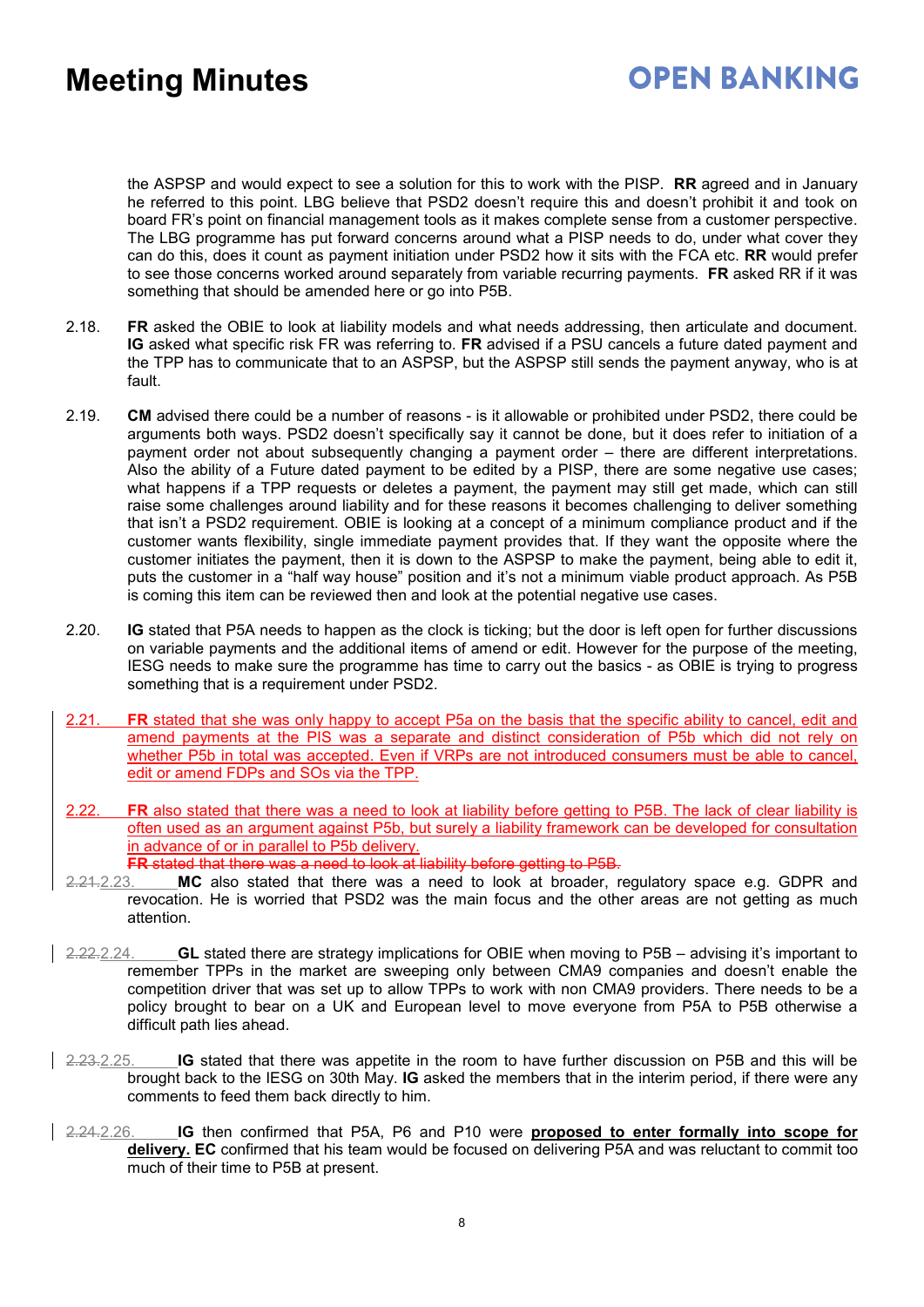## **OPEN BANKING**

#### *ACTION: IESG\_2018\_301\_71 23/04/2018 - IG - P5B to be discussed at May IESG meeting and reviewed from a governance perspective*

#### **2.e EVALUATION WORKING GROUPS UPDATE**

- 2.25.2.27. **IG** asked the IESG if they had any comments on the papers from AA as feedback is due on the 27th April.
- 2.26.2.28. **AA** requested comments should be forward via email or phone. **AA** stated he was aware it is a tricky subject and wants to ensure the right conclusions are reached. **IG** reiterated that EWG A was at a preliminary stage and there will be a second stage where it can be reviewed and representations made.
- 2.27.2.29. **GL** asked if this document could be shared with a wider constituency. **IG** agreed it could, but asked GL to be mindful of the follow up documents and the careful balance on feedback and timelines required, suggesting he liaise closely with AA during the process for timing.
- 2.28.2.30. **AA** asked GL if it was possible to meet the TPP community and attend any of their meetings. He also suggested a summary document rather than bombard the teams with multiple documents.
- 2.29.2.31. **FR** stated the feedback process is not working, for all constituencies, other stakeholders had remarked that they some of her member's feel they are not getting the information whilst others are overwhelmed and not able to get the information cascaded; in some cases giving up altogether. Some of the documents received are lengthy and not easy to read, it needs to be made clear to the representatives of the working groups that they must engage with their constituents otherwise work is being repeated in PAG which is not good use of that's group's time and is not that meeting's purpose.
- 2.30.2.32. **IG** agreed these were fair points, and AA is addressing these. The meetings need to be more productive, the papers more concise and the team need to be remodelled. **FR** asked if feedback can be given via Confluence. **AA** advised that this was being considered.
- 2.31.2.33. **IG** asked where P14 was being covered in the evaluation. **AA** could not answer that particular question, but advised the IESG that Evaluation Working Group C was being set up and it will be included in that.
- 2.32.2.34. **FR** referred to page 131, shows a slide about the next steps. IG proposed that EWG A is brought to the May IESG. It will cover off two items: the concept and content of EWG C and the feedback received for EWG A and how the recommendations and questions that will enable preliminary conclusions to be refined.

*ACTION: IESG\_2018\_301\_72 - AA to provide an update at May IESG on EWG A and present plans for future evaluations.*

#### **2.f PROPOSED 2018/19 PLAN ON A PAGE**

- 2.33.2.35. **IG** provided an update on the content advising that EC and the team were using this to determine near term activity and then the longer term view to land on what the updated Plan on a Page (PoaP) looks like to enable discussions with the CMA/HMT regarding incorporating it into the Order. There is no specific deadline for this, but it is good governance for the OBIE to have the amended items in the Order as it reflects what the programme is trying to deliver.
- 2.34.2.36. **FR** asked if the changes made were good or bad, was it better than the original or a compromise. **IG** stated that during this activity, nothing has been removed or taken off the table. It has reprioritised items.

**FR** asked the CMA9 if they felt it was a good position. **HP** advised that in his opinion, it reflected slippage on Release 2 which put pressure on Release 3. He felt there was more delivery risk by back ending the process but the proposed revisions alleviate some of this and the key focus being able meet industry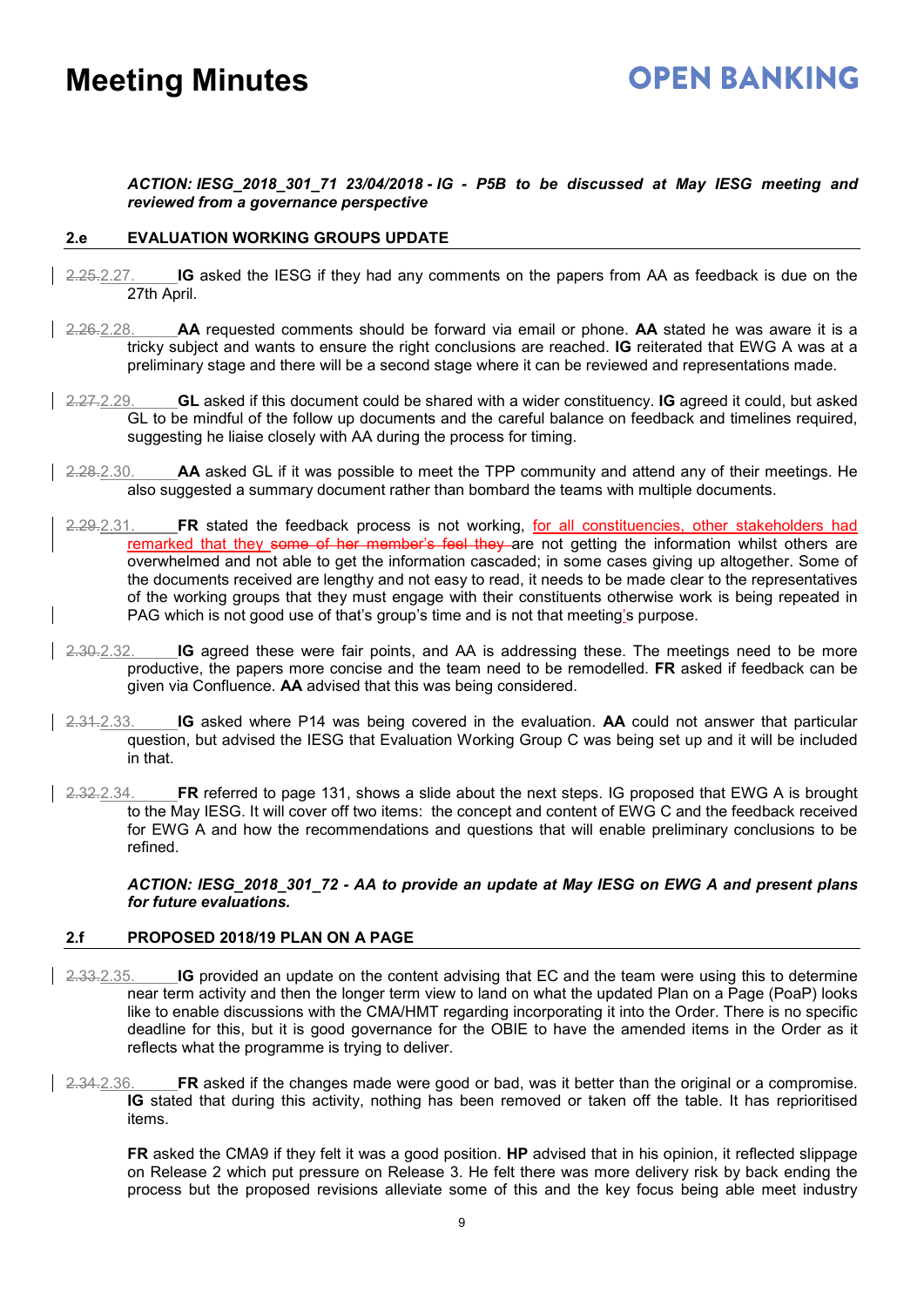### **OPEN BANKING**

requirements for PSD2 specifications in a timely manner impact. **CA** agreed with HP and stated they were concerned but are being realistic in their approach. It's important to have clarity about what PSD2

- requires.<br>2.35.2.37. **A** 2.35.2.37. **AM** asked if GL and IM had reviewed this from a TPP perspective. **IM** advised it was hard to evaluate something if it didn't exist. He had no major concerns with pace and is monitoring the pipeline. **GL** advised he was less worried about pace, and appreciated that items are being prioritized and had more concerns about damage caused by things not being done correctly.
- 2.36.2.38. **IG** confirmed the paper had been socialised with PAG, TPP stakeholders etc. **IG** asked EC and the CMA9 about P3 and P4, on page 114, the CMA have an important role and need to be assured that the API user journeys are being well delivered. The dark green bar doesn't apply to the CMA objective. The wording needs amending to reflect that.
- 2.37.2.39. **BR** asked what assumptions EC made about the probability of individual banks going for exemption. Does this diagram mean that different companies will be crossing the finishing line at different points and will it affect how it plays out in the market. **EC** advised that P3 and P4 require the same journey as some other products in PSD2, and there will be different timeframes across products, CMA9 and other providers.
- 2.38.2.40. **SW** stated that there was no FCA guidance on P3 and P4 in terms of RTS. **SW** suggested a scenario where some of the operations of the CMA9 are not in the Order. The final guidelines from the CMA will determine the timelines. **IG** stated that it was important to have responsibility to the CMA Order and RTS.
- 2.39.2.41. **BR** asked the CMA9 about applying for exemption. **SW** stated that as they did not have all the information, there were not able to make a final decision. **GL** advised that the FCA have a meeting with the CMA9 and other stakeholders on this point. The information is not clear and they are trying to discover what a fall-back position would look like. **GL** has heard the concerns from the smaller institutions that are relying on this and not coming to build the API standards, which would be a bad market facing outcome.
- 2.40.2.42. **SW** asked what the FCA would require to grant exemption. **GL** advised that the API standards and the way this is discussed needs to be kept separate from the authentication steps. **AL** stated there was a need to provide clarity on what PSPS need to demonstrate to get exemption but the EBA need to provide clarity from their perspective. **FR** advised AL whether that one stakeholder group asked if the fall-back position is GDPR compliant. **AL** advised he was hesitant to confirm and advised that there could be instances where it might cause concern, although there are provisions around what AIS are entitled to do in their interaction with different type of data they are accessing/taking.
- 2.41.2.43. **PM** asked about non CMA9 ASPSPs. The critical point at which they determine whether or not to join OBIE is summer 2018 and Release 2. If that is correct, what activity is taking place in the programme to get more on board? **IG** suggested to hold that topic and cover in the governance item and although not an activity item in the PoaP, and maybe it should be, as there is not a team in place to enrol non CMA9.
- 2.42.2.44. **AM** suggested to look at non PSD2 evaluation items and how OBIE tests the wider market for non CMA9 ASPSPs. It would be helpful to consult with them and seek their input. **IM** questioned if it was UK or European companies being referred to, as he felt it was UK only being considered, and viewed there was an opportunity for OBIE to factor Europe in. **IG** confirmed the priority was the UK and the roadmap covers this.
- 2.43.2.45. **RH** wanted to know about the T&Cs, methodology and commitment that the non CMA9 banks that are planning on joining are working to and would like this discussed in the future.
- 2.44.2.46. **IG** stated the PoaP is not in a place to be taken to the CMA; however there is a sense that IESG is at a stage whereby EC can execute it. **IG** would like the wording adjusted around P3 and P4 to make it clear as to whether it is an FCA or CMA requirement. **IG** requested that iteration is then circulated to the IESG members for final sign off.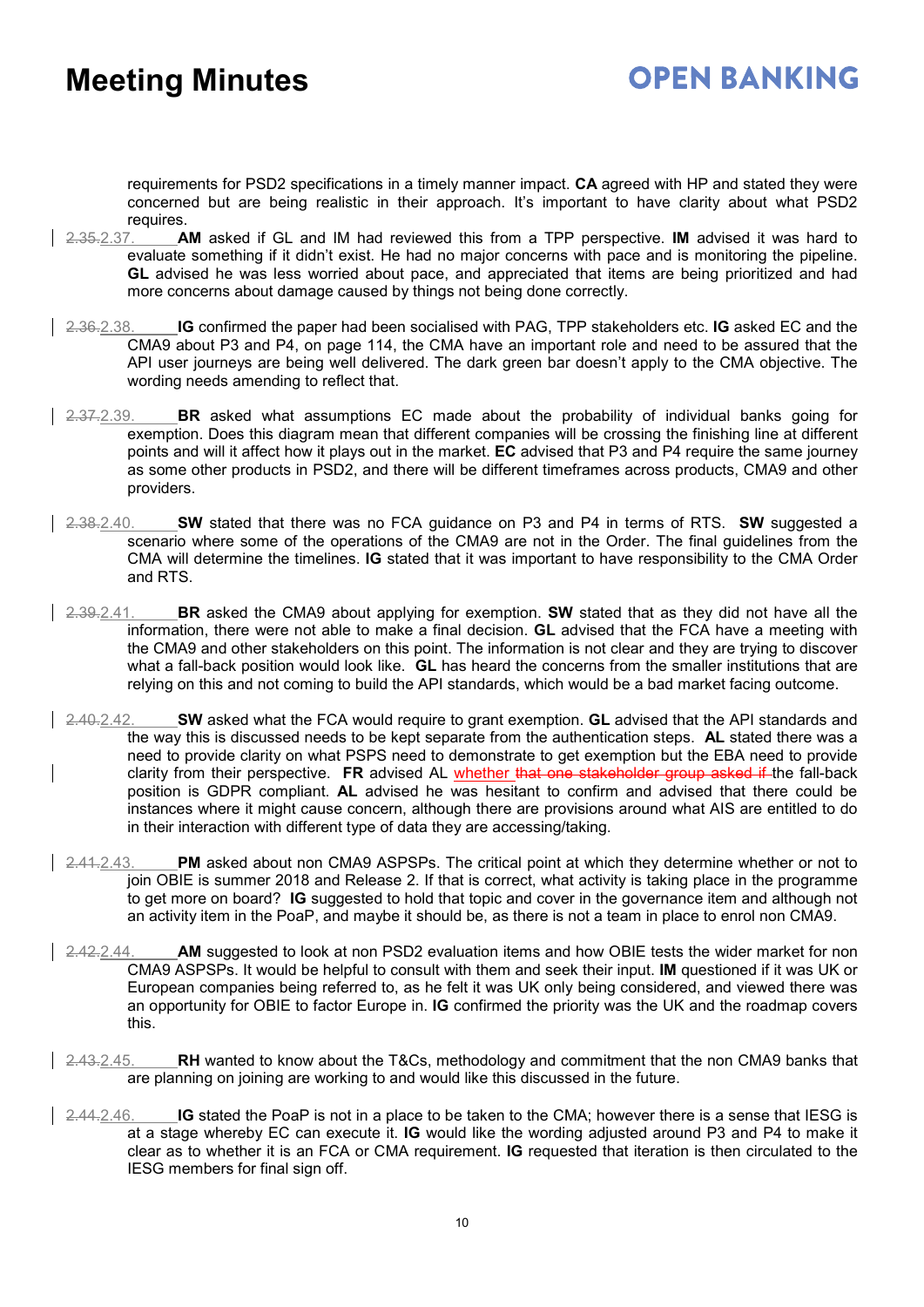### **OPEN BANKING**

*ACTION: IESG\_2018\_301\_74 - EC to amend P3 & P4 wording to change to reflect CMA or FCA requirement, once completed circulate amended material to IESG*

#### **2.g GOVERNANCE AND DELIVERY AMENDMENT**

- 2.45.2.47. **IG** confirmed that this item has already been via the IESG in great detail.
- 2.46.2.48. **KJ** advised the team have rationalised the way feedback and iterations are managed and as a result DWG's and their representatives have been give more responsibility to manage feedback at every step of the process. **EC** added that through OBIE and the programme support it will help each DWG member get items out to their constituents. **CA** asked if there would be any conflicts between the groups. **EC** responded by advising that the OBIE would help to represent the different views.
- 2.47.2.49. **KJ** stated that the team would help facilitate the meetings, assist with conflict management and help coordinate views and come to an agreed position. **IM** asked if the DWG had recruited from the TPP community. **KJ** confirmed there was representation and suggested CM and IM catch up to discuss the finer detail.
- 2.48.2.50. **RR** suggested it would be helpful if documents could be circulated, without involving a middle man. He also suggested some flexibility on representation, whereby someone holds a strong view and for that particular meeting should be allowed to attend and discuss.
- 2.49.2.51. **IG** concluded that it was now time to refine the process around delivery and therefor sensed that the IESG were comfortable and it **would now become the process for the OBIE.**
- 2.50.2.52. **FR** suggested that it could be useful to create another wider community event to provide updates to a higher number of cross-sector people who might not be reached through technical workshops,workshop which IG felt was not necessarily the way forward. **RL** advised that in the summer of 2017 a full day event was held and was widely represented, however the one held in January, there was very little response. He suggested that it may be time to review this again. **PH** advised he could liaise with RL to get to the wider community.
- 2.51.2.53. **CM** advised that there are full day workshops every two weeks, with >700 attendees invited from across the programme with 130 in the room and similar numbers on the phone. There are no detailed minutes but the call is recorded and stored on Confluence. These workshops feed into the specs and proposition papers and in some cases the evaluations too. It is inclusive and transparent, and is important to communicate any updates to stakeholder communities.

*ACTION: IESG\_2018\_301\_73 23/04/2018 - RL to create an engagement strategy designed to showcase OB to potential participants (both within already active industries and across the wider economy). This will include a joint exercise with NPSO.*

*ACTION: IESG\_2018\_301\_77 – AA to liaise with PM on international payments/credit cards. Also discuss with RL in case this comes under Showcase day planning and content.*

2.52.2.54. **IG** confirmed that **governance around delivery was now signed off.**

#### **2.h GOVERNANCE LETTER**

2.53.2.55. IG advised the IESG that the letter received from the CMA9 was couched to improve governance of the OBIE and this is now an opportunity to have a discussion on that letter and the response which covers what the OBIE has done to improve governance. There were a few minor actions from the letter to OBIE regarding Heads of Retail meetings, a review of customer journeys and if there was appetite, he would be have a separate meeting with IESG to debate the contents of the letter.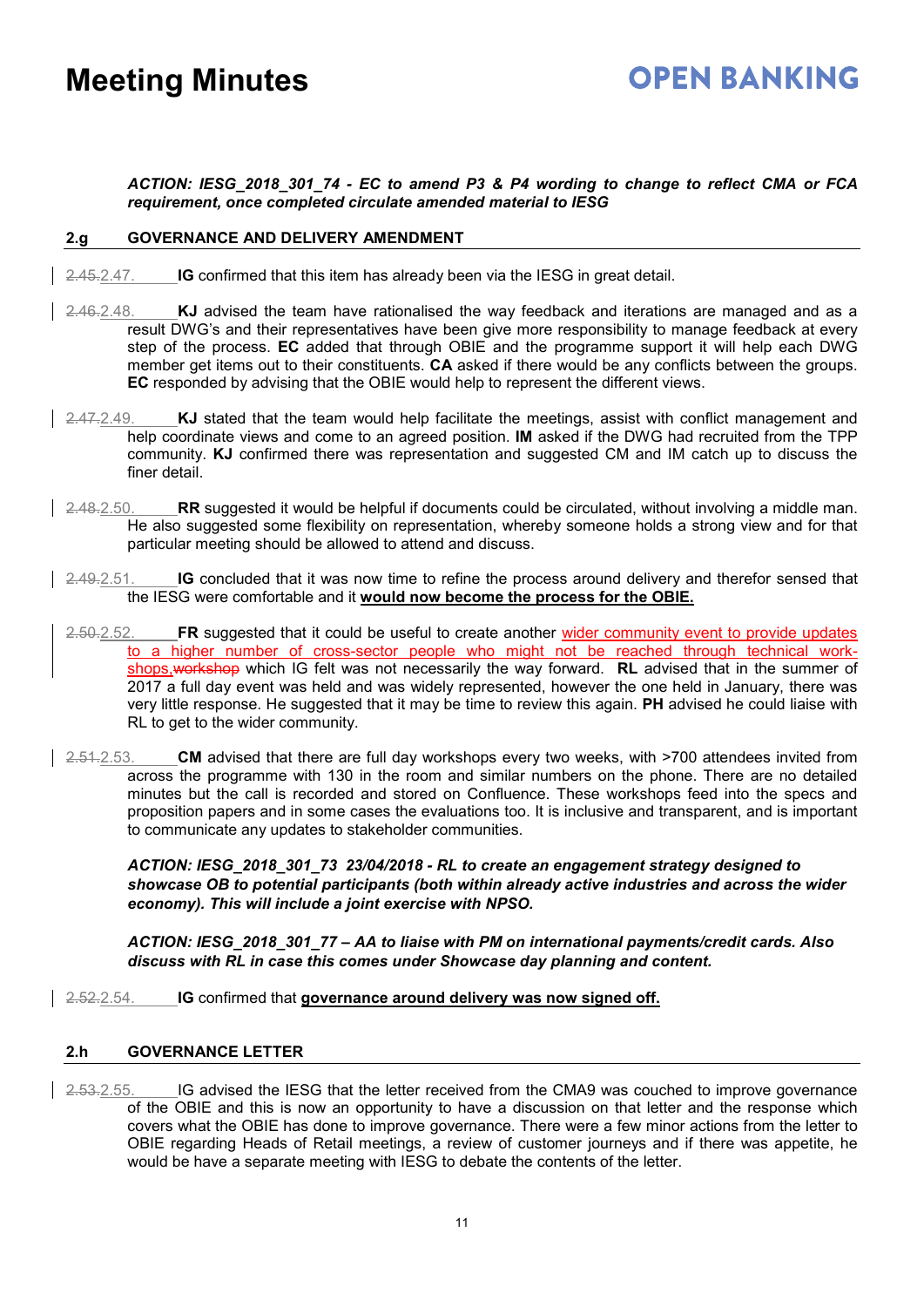## **OPEN BANKING**

#### *ACTION: IESG\_2018\_301\_69 23/04/2018 - IG to write to the Heads of Retail of the CMA9 to arrange quarterly meetings.*

- 2.54.2.56. HP stated the response was helpful and referred to the role of the Trustee and CMA oversight. He requested that IG provide more detail about the proposed structure in the pending CMA9 Retail Heads meeting. IG advised that there was a need for oversight activity and impartiality was required. However things have moved on a stage where OBIE wishes to flesh that out and see the broad objective – what would it look like in practice? That level of discussion has not taken place and IG would welcome input from the CMA9 and all stakeholders.
- 2.55.2.57. **BR** stated that as the project moves on its important to monitor what is happening and ensure compliance with the Order. A year on, it should now be reviewed and see what needs to change.
- 2.56.2.58. **IG** advised that there was a requirement to go through the build versus BAU components, before transition to NPSO and the link to the CMA9 is still maintained, which doesn't quite sit within the NPSO.
- 2.57.2.59. **FR** identified that in the roadmap there is a 90 day review and feels this should be applied to governance and funding of OBIE and IESG. It would be useful to understand how AIS fits into NPSO and what are the funding options in the long term or any other alternative approaches. **PH** confirmed the CMA9 have a commissioned a piece of work to look at the entity as it currently is and what future options may be. **FR** asked if stakeholders could provide input. **PH** suggested FR speak to him sooner, rather than later as a consulting group is just about to start the process.
- 2.58.2.60. **GL** also advised that the TPP community is in the process of consultation and drafting a submission to HMT on the same subject. **FR** asked if there was any way to join those reviews up and stated that there should be an Open Banking Implementation Entity review commissioned by the Implementation Entity and overseen by the Trustee as part of the longer term governance of this body, rather than being decided by the stakeholders around the room. **PH** advised that nothing had been decided yet, it is all in the planning stage and on-going and a third party is going to review what is in the sandbox today.
- 2.59.2.61. **IG** added that the consulting firm is not looking to provide an answer, rather the facts and to look at what activity is being undertaken by the OBIE and layout what the options are. **PH** confirmed that the firm running this programme is Deloitte's and they will look at all aspects and suggest what it could look like as a BAU function.
- 2.60.2.62. **GL** asked if there was any intention to share financial information of the entity with Deloitte's and if so, could he see it. **PH** confirmed that once the parameters are agreed, he can share the financial information. He also advised there have been several requests of the NPSO about what it could or should do and proper due diligence is required. **FR** is keen to have a generic review of how OBIE fits with the NPSO and its fit with Europe. **IG** stated that Deloitte are not providing analysis of all the possible options, they are advising the NPSO on what they are undertaking. **FR** stated that there was a difference in the due diligence the NPSO need to do and OBIE need to and conduct a generic review on how OBIE fits with the NPSO and Europe; she believes the IESG should be doing its own due diligence. **IG** advised that a lot of this was discussed in November. **FR** believes that although those discussions may have taken place with HMT and CMAtook place, the stakeholders were not able to provide input and items have gone in the roadmap that was not properly consulted on.
- 2.61.2.63. **IG** reaffirmed his opinion that this was a good thing to do, but there was also appetite for further discussions from other stakeholders. **PH** stated that it needs to be clear on what is in the box today, so NPSO can look at future governance.

#### *ACTION: IESG\_2018\_301\_75 23/04/2018 – JM to write to IESG to ascertain appetite for follow up meeting on the content of the letter on Governance in response to correspondence received from the CMA9.*

**3. AOB**